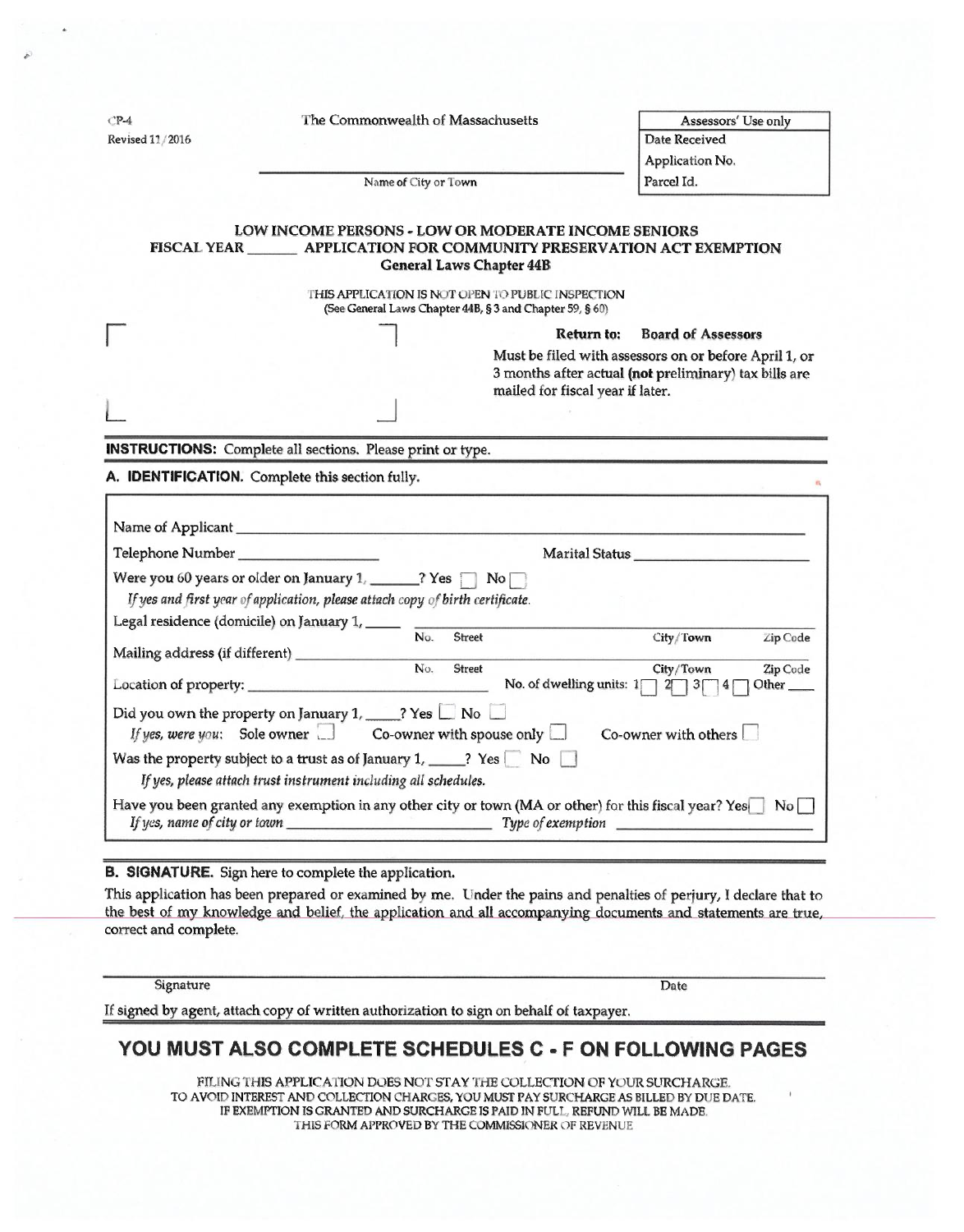C. HOUSEHOLD MEMBERS. List all members of your household on January 1 and provide requested information. Please list any members who are 18 and older and not full time students last. Documentation may be requested to verify information provided.

|    | <b>Full Name</b><br>(First, Middle, Last)                                                                                                                                                                                            | <b>Relationship to</b><br>Applicant | Age as of 1/1 | Occupation or<br><b>School Grade</b> |
|----|--------------------------------------------------------------------------------------------------------------------------------------------------------------------------------------------------------------------------------------|-------------------------------------|---------------|--------------------------------------|
| 1. | <u>and the state of the state of the state of the state of the state of the state of the state of the state of the state of the state of the state of the state of the state of the state of the state of the state of the state</u> |                                     |               |                                      |
| 2. |                                                                                                                                                                                                                                      |                                     |               |                                      |
| 3. |                                                                                                                                                                                                                                      |                                     |               |                                      |
|    | $\mathbf{4.}$ . The contract of the contract of the contract of the contract of the contract of the contract of the contract of the contract of the contract of the contract of the contract of the contract of the contract of t    |                                     |               |                                      |
|    |                                                                                                                                                                                                                                      |                                     |               |                                      |
|    |                                                                                                                                                                                                                                      |                                     |               |                                      |

Continue list on attachment, in same format, as necessary.

D. HOUSEHOLD OUT OF POCKET MEDICAL EXPENSES DURING PRECEDING CALENDAR YEAR. List total

medical expenses incurred by all household members during calendar year before January 1 that were not paid by or reimbursed by employer, public or private health insurance or other third party. Includes amounts paid in health insurance premiums, co-payments, deductibles and other out of pocket expenses. Documentation maybe requested to verify expenses claimed.

| <b>TYPE OF EXPENSE</b>                              | <b>Total Out of Pocket for</b><br><b>Preceding Calendar Year</b>                                                                                                                                                                 |
|-----------------------------------------------------|----------------------------------------------------------------------------------------------------------------------------------------------------------------------------------------------------------------------------------|
| Health insurance premiums                           | $\frac{1}{2}$                                                                                                                                                                                                                    |
| Doctors                                             | $\frac{1}{2}$                                                                                                                                                                                                                    |
| Hospitals                                           |                                                                                                                                                                                                                                  |
| Diagnostic tests                                    | $\sim$                                                                                                                                                                                                                           |
| Prescription drugs                                  |                                                                                                                                                                                                                                  |
| Medical equipment                                   | $\frac{1}{2}$ , which is a set of the set of the set of the set of the set of the set of the set of the set of the set of the set of the set of the set of the set of the set of the set of the set of the set of the set of the |
| Other<br>and the state of the state of the state of | <u> 1975 – John Marie Barnett, s</u>                                                                                                                                                                                             |
| <b>TOTAL OUT OF POCKET</b>                          | Ŝ<br>ويترافى والمساورات وأرموه والمتحول والمتعارف                                                                                                                                                                                |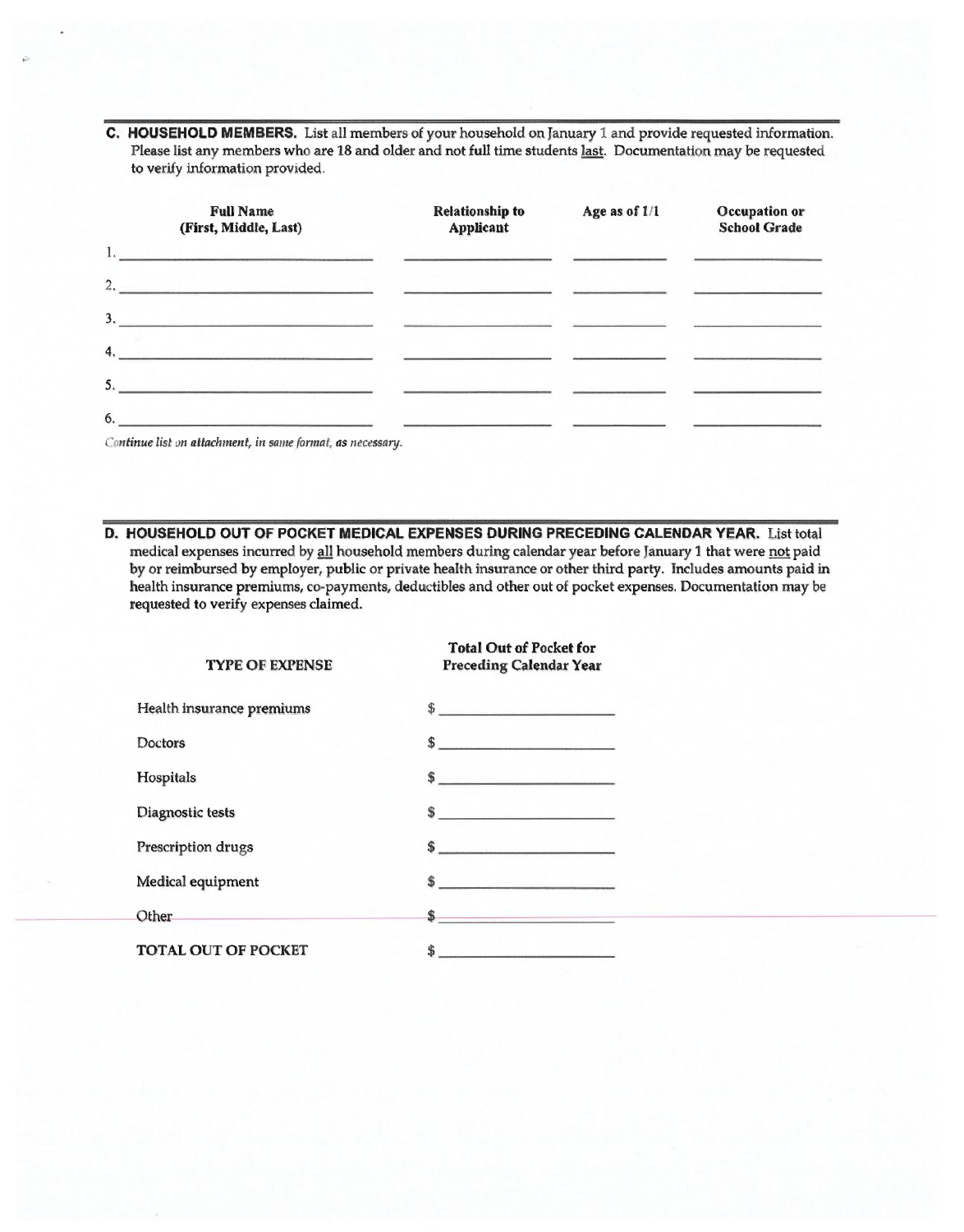E. HOUSEHOLD GROSS INCOME DURING PRECEDING CALENDAR YEAR. List income received from all sources for each member of household 18 and older and not full time student during calendar year before January 1. Please list members in same order as shown in Schedule C above. Copies of federal and state income tax returns may be requested to verify income reported for each household member.

| <b>TYPE OF INCOME</b>                    | Applicant<br>Name | Member 1<br>Name | Member 2<br>Name | Member 3<br>Name |
|------------------------------------------|-------------------|------------------|------------------|------------------|
| Wages, salaries, other compensation      | $\mathbb{S}$      | $\mathbb{S}$     | \$               | \$               |
| Social Security                          |                   |                  |                  |                  |
| Other pension/retirement benefits        |                   |                  |                  |                  |
| Interest/dividends                       |                   |                  |                  |                  |
| Rental income                            |                   |                  |                  |                  |
| Net profits from business or profession  |                   |                  |                  |                  |
| Capital gains                            |                   |                  |                  |                  |
| Alimony                                  |                   |                  |                  |                  |
| Child support                            |                   |                  |                  |                  |
| Public assistance                        |                   |                  |                  |                  |
| Unemployment compensation                |                   |                  |                  |                  |
| Disability compensation                  |                   |                  |                  |                  |
| Other (specify):                         |                   |                  |                  |                  |
|                                          |                   |                  |                  |                  |
|                                          |                   |                  |                  |                  |
| TOTAL GROSS INCOME - MEMBERS             | \$                | \$               | \$               | \$               |
| TOTAL GROSS INCOME -<br><b>HOUSEHOLD</b> |                   |                  |                  | \$               |

Continue list on attachment, in same format, as necessary.

# F. CO-OWNERS' HOUSEHOLD GROSS INCOME DURING PRECEDING CALENDAR YEAR.

Does Schedule E above include the gross income of all co-owners of the property as of January 1, \_\_\_\_? Yes  $\Box$  No  $\Box$ 

If no, a Schedule C, D and E must be attached for each co-owner not included.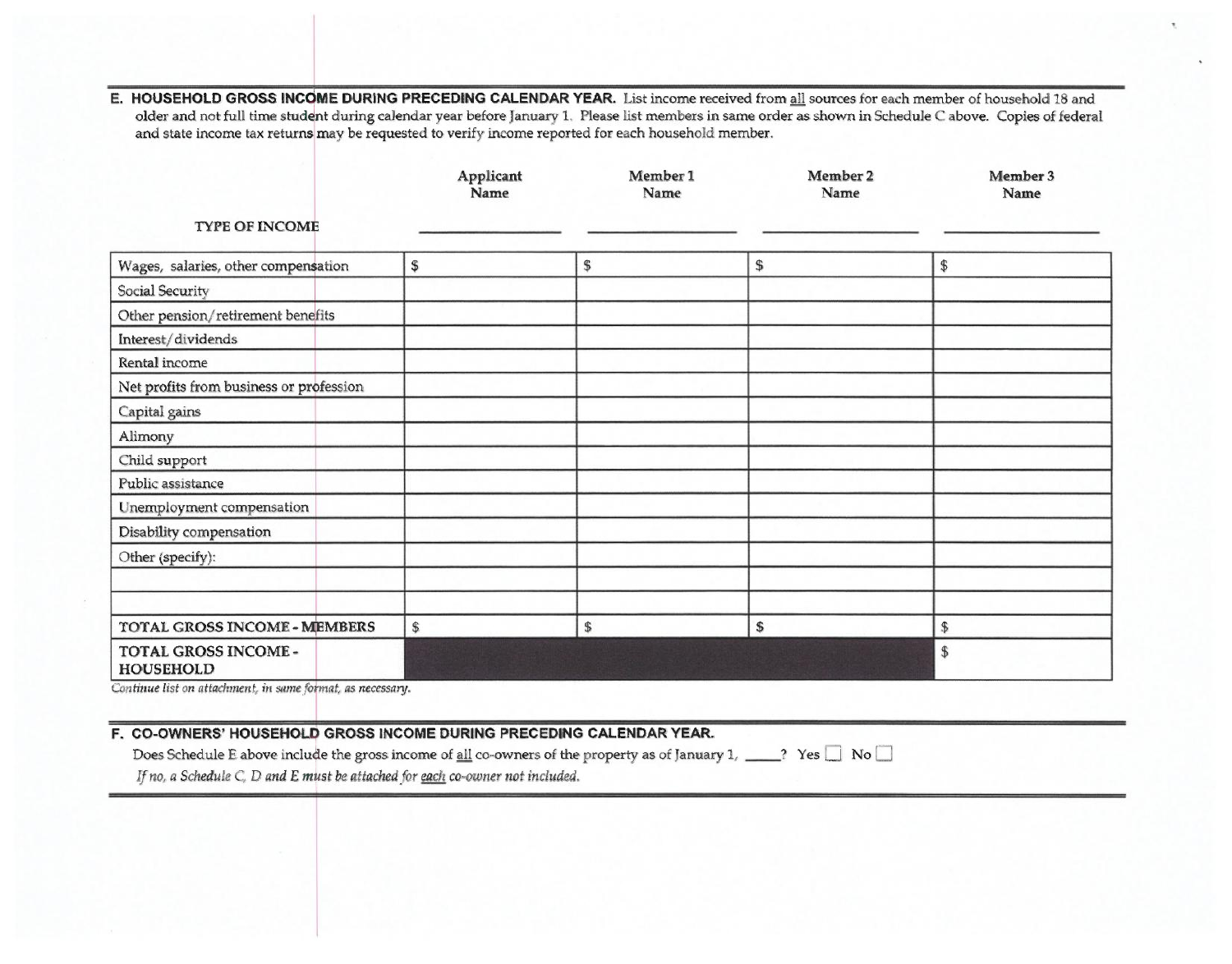|                                 |                                                                                                                                                                                                                                                                                                                                                                                                                                 |       | DISPOSITION OF APPLICATION (ASSESSORS' USE ONLY) |  |
|---------------------------------|---------------------------------------------------------------------------------------------------------------------------------------------------------------------------------------------------------------------------------------------------------------------------------------------------------------------------------------------------------------------------------------------------------------------------------|-------|--------------------------------------------------|--|
| Age                             |                                                                                                                                                                                                                                                                                                                                                                                                                                 |       |                                                  |  |
| Ownership                       |                                                                                                                                                                                                                                                                                                                                                                                                                                 |       |                                                  |  |
| Occupancy                       |                                                                                                                                                                                                                                                                                                                                                                                                                                 |       |                                                  |  |
|                                 |                                                                                                                                                                                                                                                                                                                                                                                                                                 |       |                                                  |  |
| <b>Applicant's Gross Income</b> | $\frac{1}{\sqrt{1-\frac{1}{2}}\sqrt{1-\frac{1}{2}}\sqrt{1-\frac{1}{2}}\sqrt{1-\frac{1}{2}}\sqrt{1-\frac{1}{2}}\sqrt{1-\frac{1}{2}}\sqrt{1-\frac{1}{2}}\sqrt{1-\frac{1}{2}}\sqrt{1-\frac{1}{2}}\sqrt{1-\frac{1}{2}}\sqrt{1-\frac{1}{2}}\sqrt{1-\frac{1}{2}}\sqrt{1-\frac{1}{2}}\sqrt{1-\frac{1}{2}}\sqrt{1-\frac{1}{2}}\sqrt{1-\frac{1}{2}}\sqrt{1-\frac{1}{2}}\sqrt{1-\frac{1}{2}}\sqrt{1-\frac{1}{2}}\sqrt{1-\frac$            |       |                                                  |  |
| <b>Dependent Deduction</b>      | $\frac{1}{\sqrt{1-\frac{1}{2}}\sqrt{1-\frac{1}{2}}\sqrt{1-\frac{1}{2}}\sqrt{1-\frac{1}{2}}\sqrt{1-\frac{1}{2}}\sqrt{1-\frac{1}{2}}\sqrt{1-\frac{1}{2}}\sqrt{1-\frac{1}{2}}\sqrt{1-\frac{1}{2}}\sqrt{1-\frac{1}{2}}\sqrt{1-\frac{1}{2}}\sqrt{1-\frac{1}{2}}\sqrt{1-\frac{1}{2}}\sqrt{1-\frac{1}{2}}\sqrt{1-\frac{1}{2}}\sqrt{1-\frac{1}{2}}\sqrt{1-\frac{1}{2}}\sqrt{1-\frac{1}{2}}\sqrt{1-\frac{1}{2}}\sqrt{1-\frac$            |       |                                                  |  |
| <b>Medical Deduction</b>        | $\sim$                                                                                                                                                                                                                                                                                                                                                                                                                          |       |                                                  |  |
| Applicant's CPA Income          | \$<br><b>Contact of the Common State</b>                                                                                                                                                                                                                                                                                                                                                                                        |       |                                                  |  |
|                                 |                                                                                                                                                                                                                                                                                                                                                                                                                                 |       |                                                  |  |
| Co-owner 1 Gross Income         |                                                                                                                                                                                                                                                                                                                                                                                                                                 |       |                                                  |  |
| <b>Dependent Deduction</b>      | $\frac{1}{2}$<br>$\frac{1}{\sqrt{1-\frac{1}{2}}-\frac{1}{2}}$                                                                                                                                                                                                                                                                                                                                                                   |       |                                                  |  |
| <b>Medical Deduction</b>        | $\frac{1}{\sqrt{1-\frac{1}{2}}}\frac{1}{\sqrt{1-\frac{1}{2}}}\frac{1}{\sqrt{1-\frac{1}{2}}}\frac{1}{\sqrt{1-\frac{1}{2}}}\frac{1}{\sqrt{1-\frac{1}{2}}}\frac{1}{\sqrt{1-\frac{1}{2}}}\frac{1}{\sqrt{1-\frac{1}{2}}}\frac{1}{\sqrt{1-\frac{1}{2}}}\frac{1}{\sqrt{1-\frac{1}{2}}}\frac{1}{\sqrt{1-\frac{1}{2}}}\frac{1}{\sqrt{1-\frac{1}{2}}}\frac{1}{\sqrt{1-\frac{1}{2}}}\frac{1}{\sqrt{1-\frac{1}{2}}}\frac{1}{\sqrt{1-\frac{$ |       |                                                  |  |
| Co-owner 1 CPA Income           | \$                                                                                                                                                                                                                                                                                                                                                                                                                              |       |                                                  |  |
|                                 |                                                                                                                                                                                                                                                                                                                                                                                                                                 |       |                                                  |  |
| Co-owner 2 Gross Income         |                                                                                                                                                                                                                                                                                                                                                                                                                                 |       |                                                  |  |
|                                 | \$                                                                                                                                                                                                                                                                                                                                                                                                                              |       |                                                  |  |
| <b>Dependent Deduction</b>      | $\frac{1}{2}$                                                                                                                                                                                                                                                                                                                                                                                                                   |       |                                                  |  |
| Medical Deduction               | \$                                                                                                                                                                                                                                                                                                                                                                                                                              |       |                                                  |  |
| Co-owner 2 CPA Income           | \$<br><u> San Angel (San Angel)</u>                                                                                                                                                                                                                                                                                                                                                                                             |       |                                                  |  |
|                                 |                                                                                                                                                                                                                                                                                                                                                                                                                                 |       |                                                  |  |
|                                 |                                                                                                                                                                                                                                                                                                                                                                                                                                 |       |                                                  |  |
| <b>GRANTED</b>                  |                                                                                                                                                                                                                                                                                                                                                                                                                                 |       |                                                  |  |
| <b>DENIED</b>                   |                                                                                                                                                                                                                                                                                                                                                                                                                                 |       |                                                  |  |
| Assessed surcharge              | \$                                                                                                                                                                                                                                                                                                                                                                                                                              |       |                                                  |  |
| Exempted surcharge              | \$                                                                                                                                                                                                                                                                                                                                                                                                                              |       |                                                  |  |
| Adjusted surcharge              | <u> Maria Maria Maria Maria Maria Maria Maria Maria Maria Maria Maria Maria Maria Maria Maria Maria Maria Maria M</u><br>\$                                                                                                                                                                                                                                                                                                     |       |                                                  |  |
|                                 |                                                                                                                                                                                                                                                                                                                                                                                                                                 |       | <b>BOARD OF ASSESSORS</b>                        |  |
| Date voted                      |                                                                                                                                                                                                                                                                                                                                                                                                                                 |       |                                                  |  |
| Certificate number              |                                                                                                                                                                                                                                                                                                                                                                                                                                 |       |                                                  |  |
| Date certificate/Notice sent    |                                                                                                                                                                                                                                                                                                                                                                                                                                 |       |                                                  |  |
|                                 |                                                                                                                                                                                                                                                                                                                                                                                                                                 | Date: |                                                  |  |
|                                 |                                                                                                                                                                                                                                                                                                                                                                                                                                 |       |                                                  |  |

 $\bullet$